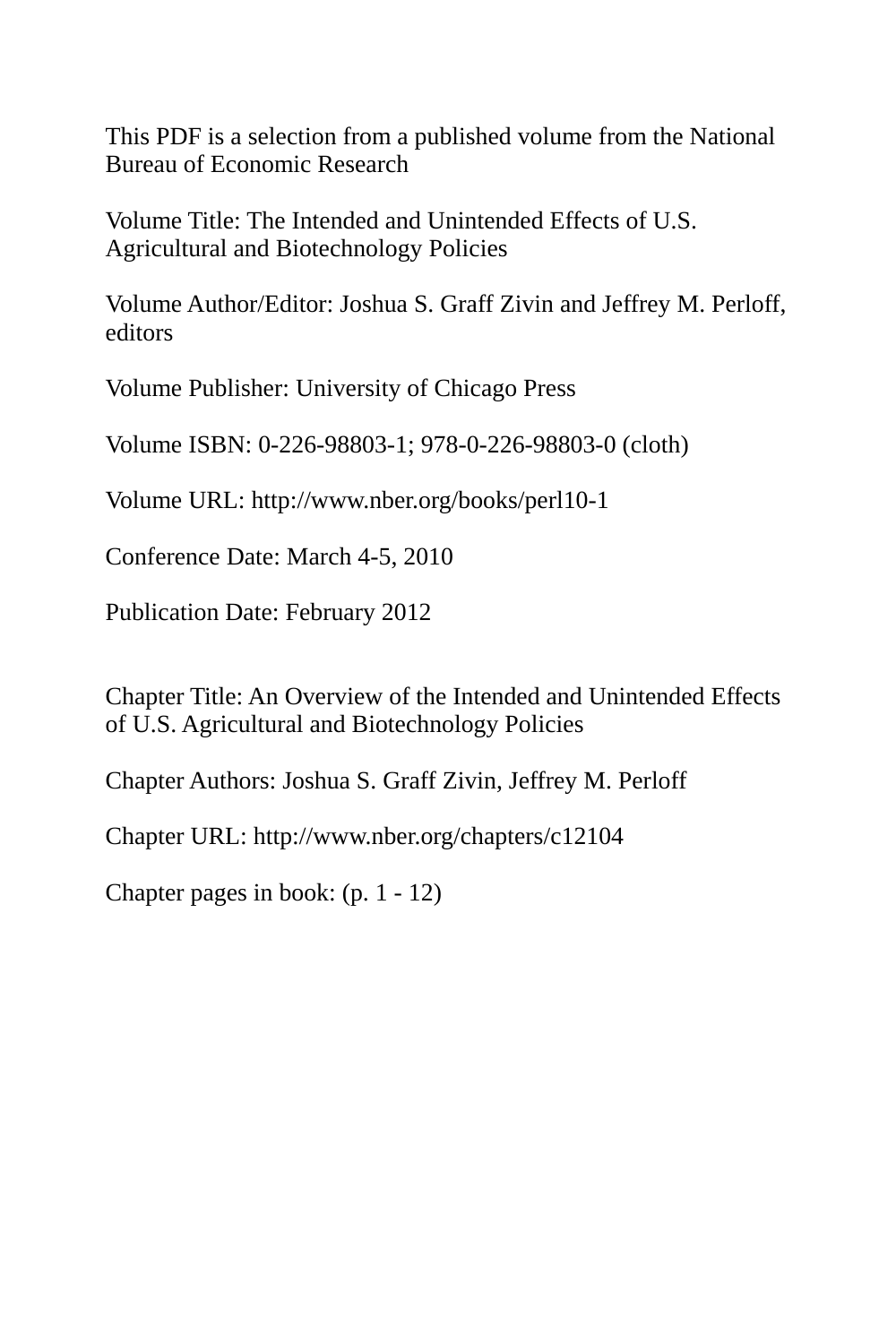# **An Overview of the Intended and Unintended Effects of U.S. Agricultural and Biotechnology Policies**

Joshua S. Graff Zivin and Jeffrey M. Perloff

The eight chapters in this volume were presented at the National Bureau of Economic Research Agricultural Economics Conference, March 4–5, 2010. The conference focused on two central issues confronting agricultural economists and policymakers today. Five of the chapters examine the efficiency and distributional effects of crop subsidy programs. The other three chapters examine the effects of biofuels and other biotechnology policies and innovations on commodity prices and social welfare. All the chapters bring new empirical methods and new data to analyze issues that are at the forefront of debates in agricultural policy circles. The importance of institutional details and unintended consequences are common themes that run throughout.

## **Agricultural Policy**

Most introductory economics textbooks blithely describe agricultural markets as unregulated and perfectly competitive. Nonetheless, virtually every aspect of agricultural markets is regulated or subject to other government interventions. The U.S. government regulates farm production, prices, land use, environmental quality, organic foods, and food safety, among many other aspects of agriculture. The government also provides food or food stamps to poor consumers and trade assistance and insurance to farmers. Despite peri-

Joshua S. Graff Zivin is associate professor of economics at the University of California, San Diego, where he holds faculty positions in the School of International Relations and Pacific Studies and the Department of Economics. He is research director for international environmental and health studies at the Institute on Global Conflict and Cooperation and a research associate of the National Bureau of Economic Research. Jeffrey M. Perloff is professor in the Department of Agricultural and Resource Economics at the University of California, Berkeley, and a former member of the National Bureau of Economic Research's Board of Directors.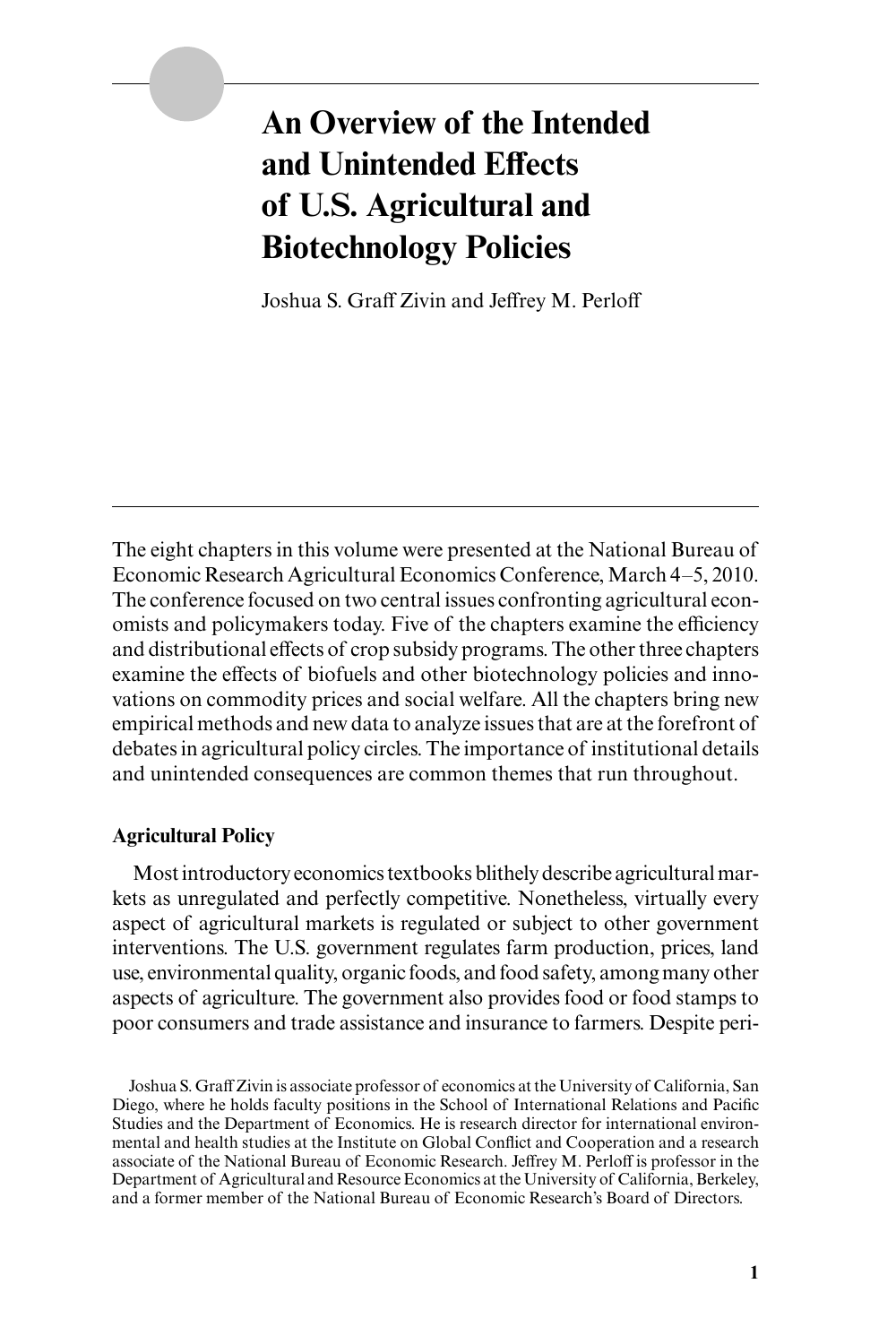odic debates in Congress about deregulating these markets and some reduction in direct transfers to agricultural producers, the types of government intervention in food and agriculture has, if anything, increased over the years.

Shortly after the end of World War I, the U.S. government started aggressively intervening in agricultural markets. A complex set of regulations evolved that provided support for growers of major field crops (barley, corn, upland cotton, oats, rice, sorghum, and wheat). From 1973 to 1995, farmers almost always received deficiency payments: the difference between the market price and a target price times a quantity determined by a farmer's "base" acreage and crop yield.

Although it is not well known to most economists, agricultural price supports in the past several decades have been part of what are now known as "crop insurance" programs. Farmers used a specified quantity of their crop as collateral for a nonrecourse loan equal to that quantity times a price called the commodity loan rate. The loan rate serves as a support price. In most versions of the program, after the crop was harvested, farmers repaid the loans if the market price exceeded the support price; otherwise, they essentially sold the crop to the government by forfeiting the actual physical product.

In recent years, Congress passed an omnibus "Farm Bill" package of legislation that modifies the federal programs roughly every five years. The most recent federal agricultural legislation, the 2008 Farm Bill, allocates \$288 billion to farmers (e.g., income support and insurance), to consumers (e.g., food stamps), and for biofuel research and production from 2008 through 2012. Of this total, \$43.3 billion goes to the commodity loan program.

The traditional agricultural price support subsidies—as typically described in intermediate microeconomics textbooks—are no longer used. The 1996 Federal Agriculture Improvement and Reform (FAIR) Act, also known as the Freedom to Farm Act and as the Agricultural Market Transition Act, made major changes in agricultural policy. In theory, it was supposed to wean farmers from government support. A farmer's eligibility for support was no longer based on historical production; farmers could plant whatever crops they desired (including soybeans, which were not traditionally supported), and farmers received loan deficiency payments based on the difference between the market price and a target support price (the loan rate). These payments were relatively infrequent in some years for some crops.

To aid in the transition from agricultural price supports, FAIR provided a seven- year period of income support through direct payments that were (allegedly) independent of production and were known in advance. This "temporary" direct income support is now well entrenched—indeed, it was expanded in two subsequent farm bills—and costs \$5 billion per year. The federal government also provides countercyclical payments that are triggered by low prices but not tied to current production; loan deficiency payments and marketing loans, which use loan rates to support market prices;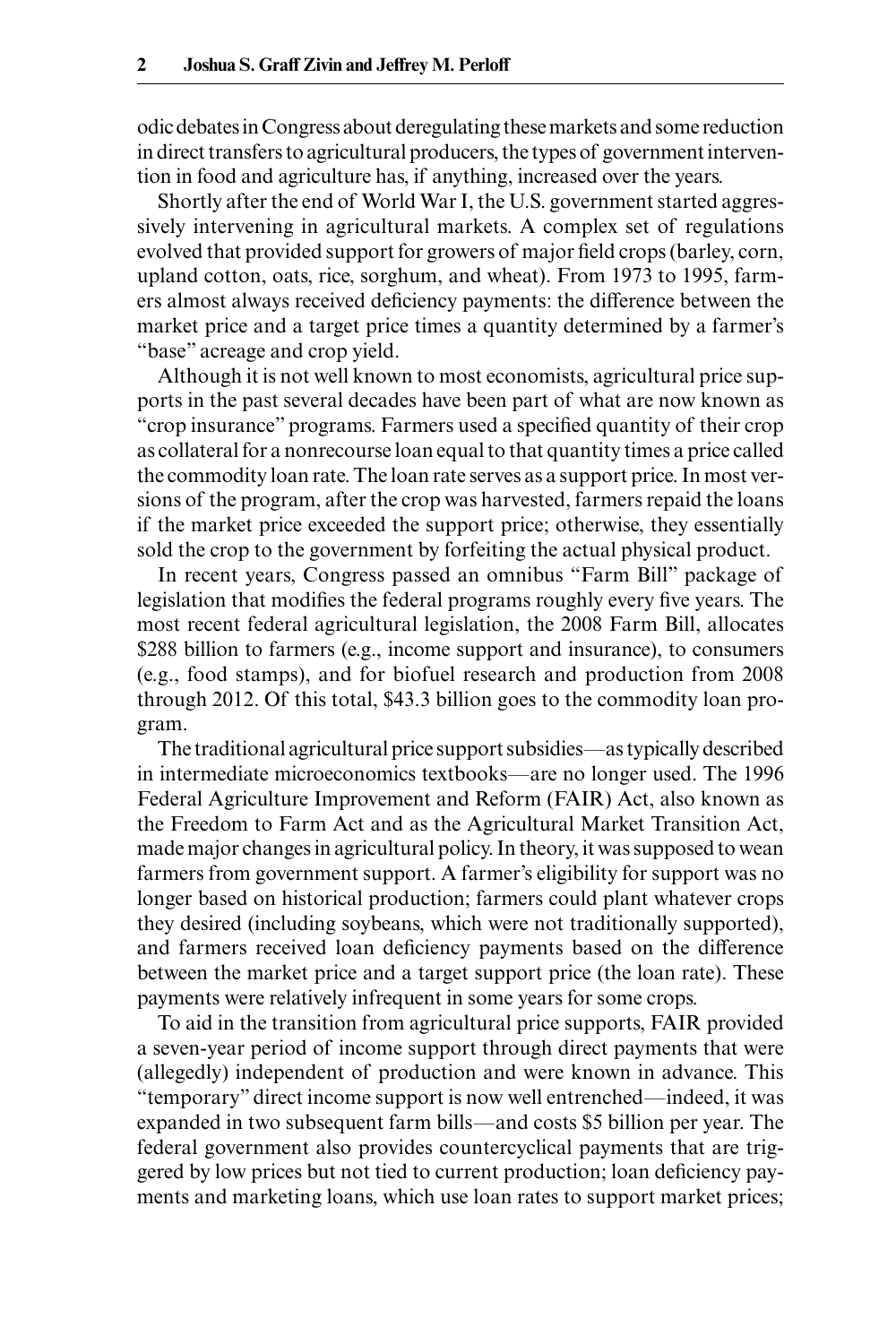and a subsidized crop insurance program. According to proponents, this significantly modified and expanded insurance program would help farmers manage financial risk and reduce the likelihood that Congress would have to pass supplemental ad hoc disaster assistance. Insurance is provided for more than 350 commodities in all states and Puerto Rico, and more than 80 percent of eligible acres are now insured under the program.

All five of the chapters on agricultural policy focus on aspects of price supports or federal crop insurance. Two chapters examine who captures agricultural support, taking account of vertical relations. Barry K. Goodwin, Ashok K. Mishra, and François Ortalo- Magné estimate the distribution of agricultural subsidies in upstream land markets, while Rachael E. Goodhue and Carlo Russo investigate whether downstream processors capture a large share of the subsidies. These chapters examine many of the most important current policy questions.

The other three of these chapters focus on the newly important crop insurance program. Bruce A. Babcock examines the politics and the efficiency of the U.S. Crop Insurance Program. Ethan Ligon looks at the supply effects of the new specialty crop insurance program. Jeffrey LaFrance, Rulon Pope, and Jesse Tack examine how crop farmers respond to changes in risk more generally.

## **The Distribution of Agricultural Policy Rents and Market Power in Vertical Markets**

The record clearly shows that, throughout the history of the commodity support program, Congress intended that the beneficiaries be family farmers, the salt of the earth. However, it is well known that most of the support funds go to relatively large farms owned by corporations. Although some of these are family farm corporations, many others are owned by Fortune 500 companies, members of Congress, and by other wealthy people with no obvious connection to farming. What is not as well known is that a large share of these transfers goes to owners of firms in other related markets.

Traditionally, most analyses of the effects of agricultural programs have focused—not surprisingly—on the directly regulated agricultural crop market. However, as these markets are intimately connected to other markets, it is important to examine the spillover effects. Two of the chapters in this volume examine how agricultural transfers are shared with other vertically related markets. One chapter looks downstream at processors, while the other looks upstream at landlords.

The two chapters individually and collectively make a significant contribution to our understanding of agricultural support programs by showing that much of the support payments go to people other than Congress's intended recipients, farmers. In addition, the chapters indicate new efficiency harms from the commodity support program that have not been previously identified.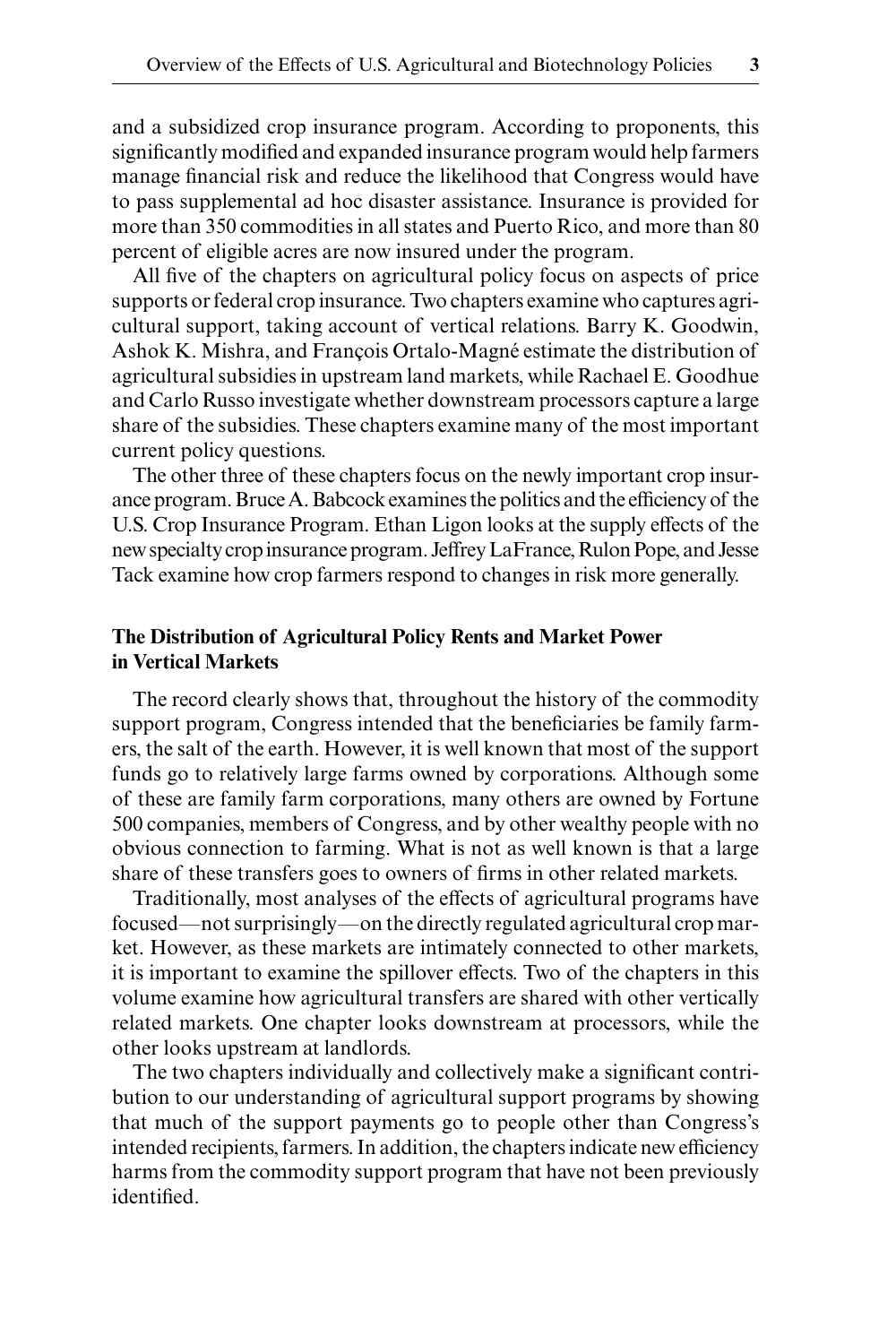Barry K. Goodwin, Ashok K. Mishra, and François Ortalo-Magné (GMOM) focus on how the commodity support program benefits are distributed. Because these subsidies have been provided for over three- quarters of a century and are expected to persist, GMOM argue that farm land values should capture the subsidy benefits. They estimate the extent of this capitalization and conclude that landowners are the major beneficiaries of the farm programs. New owners of land pay prices that reflect expected future benefits, so the ultimate recipients of the benefits are the land owners at the time the benefits are instituted. Moreover, as nearly half (45 percent) of U.S. farmland is owned by nonfarmers, and 57 percent of agricultural landlords are nonfarm corporations or individuals who work in or are retired from nonfarm-related activities, much of the benefits go to nonfarmers. Goodwin, Mishra, and Ortalo-Magné carefully examine the role of leasing and show that lease rates capture much of the agricultural subsidy payments.

Although a number of previous studies examined the capitalization of price subsidies into farm values, GMOM are the first to resolve a number of very vexing data problems. More important, they have data on lease arrangements and rates, so they can estimate how landlords and farmers split the government transfers. Also, for the first time in this literature, they determine how the market values the insurance feature of farm programs. They show that programs that provide insurance and lower the risk from uncertain farm earnings cause the share lease rate premium to fall substantially.

They examine a variety of farm support programs, which ranged from price- support payments based on current market conditions to other programs that were, in principle, not connected to market conditions or production. They find that the effects on land values were smallest for programs that were decoupled from output and were supposed to be transitory, moderate for programs whose payments may have signaled future benefits, and largest for price support programs.

In "Modeling Processor Market Power and the Incidence of Agricultural Policy: A Nonparametric Approach," Rachael E. Goodhue and Carlo Russo investigate the link between downstream, processor market power and U.S. agricultural policies. They examine marketing loan and pre-1986 deficiency payment programs in which payments are made to farmers only if the market price was less than a target price.

This chapter makes an important contribution to the literature by examining how federal programs affect firms' ability to exercise market power and how some of the rents intended for farmers are captured by downstream firms. Although earlier studies indicate that firms in many relevant markets have substantial oligopoly or oligopsony power, traditionally most analyses of federal subsidy programs have assumed that these markets are competitive. Given the assumption of competition, most previous studies of the effects of agricultural price support policies have examined the size of the transfer to farmers relative to the deadweight loss. However, if, for example,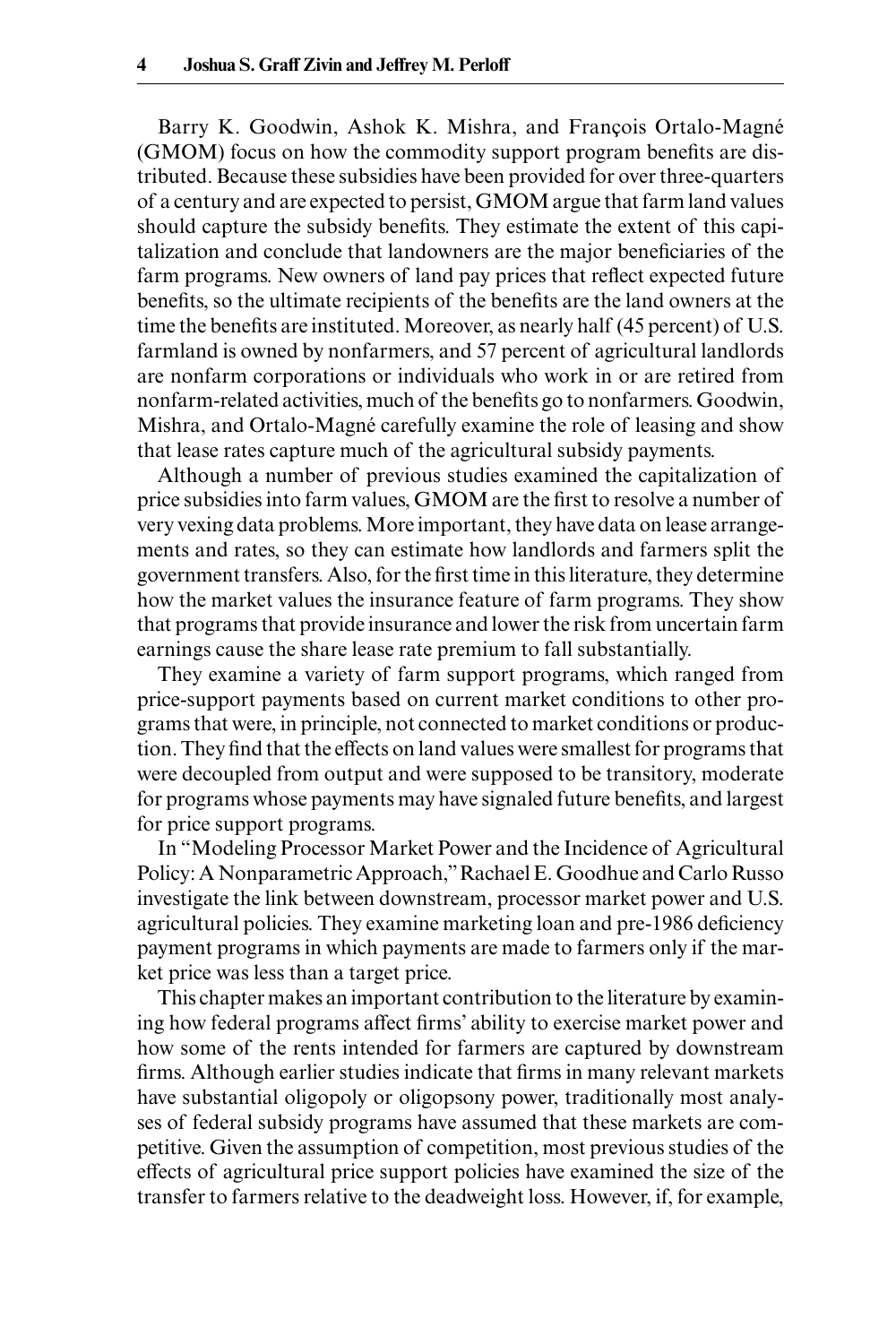downstream processors possess oligopsony market power, they can extract some of the policy rents.

Goodhue and Russo examine the wheat market, which is highly competitive (with over 160,000 farms) and the vertically related milling market (with a four-firm concentration ratio of 57 percent), which they argue is not perfectly competitive. They focus on how the policy affects the margin between the price of flour and the price of wheat, taking account of the possibility that the policy may change millers' behavior. The premise of the chapter is that if, all else is the same, the oligopsony margin increases when farmers receive deficiency payments, then by comparing periods with and without payments, millers' oligopsony power can be detected. Their approach uses the policy as an experiment, exploiting the changes in millers' strategic pricing behavior as an identification device for oligopsony power.

They use an innovative nonparametric model. Hopefully, by using a nonparametric model, they are less vulnerable to specification bias than in the traditional structural approaches to estimating market power. Unlike the now standard structural or reduced- form approaches to estimating market power, they compare the outcomes of using constrained and unconstrained sliced inverse regressions to identify which factors affect millers' pricing behavior.

Constraining the factors in the sliced inverse regression to generate coefficients that are easily interpreted using economic theory does not affect the results. Their results are consistent with the story that a change in policy regime triggers a change in pricing behavior. For years when the policy is binding, millers appear to absorb as least as large of a share of a marginal cost increase as they do in years when the policy is not binding.

They conclude that wheat millers were able to extract an additional  $23¢$ or  $24¢$  per hundred weight of flour by increasing their marketing margins in years farmers received program payments. This increase was approximately 10 percent of the estimated marketing margin in years farmers received program payments. However, the amount of the increase depends on market conditions: the difference in the expected margin between the two policy regimes is smaller when farmer supply is low, suggesting that millers' extraction of policy rents has a nonlinear relationship with the market price.

The chapter concludes that U.S. wheat millers are able to extract some of the transfer payments intended for farmers. Thus, the analysis suggests that the general assumption that competitive models may be a good approximation for imperfectly competitive agricultural markets does not necessarily hold, particularly if distribution, as well as efficiency, is a concern.

#### **Insurance**

Bruce Babcock's chapter analyzes whether the crop insurance program provides farmers with an efficient risk transfer mechanism that the private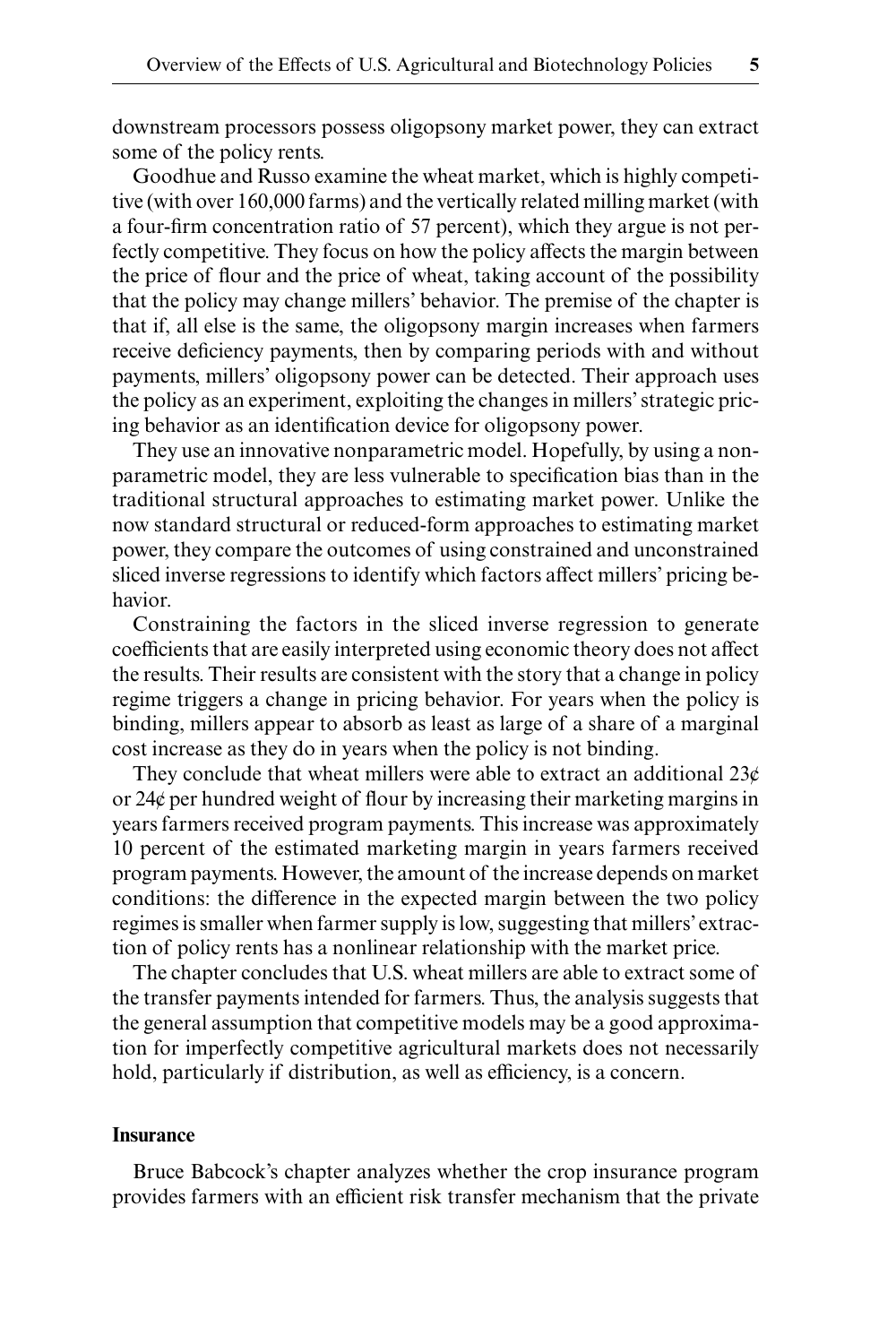sector cannot provide. Historically, private crop insurance markets have failed. A key question is whether this failure was due to the systemic nature of crop losses, which prevents pooling, or a lack of demand. As Babcock notes, if the private sector cannot provide adequate crop insurance, then a government risk transfer market could improve welfare. However, if the private insurance markets do not exist because of a lack of demand, then the government's crop insurance program could result in large welfare losses. Thus, he focuses on whether there is unmet demand for crop insurance.

Proponents' justification for heavily subsidizing insurance rates in recent years was that virtually no farmers were buying insurance. Babcock examines how farmers' demand for insurance responds to a change in the actuarial fairness of the insurance. His task is difficult because the government's rate making methods are not consistent with actuarial fairness. A significant contribution of his chapter is the construction of a data set that allows him to estimate the degree of actuarial fairness of corn, soybean, and wheat contracts.

In years in which insurance premiums exceed indemnities, crop insurance companies get to keep a portion of the difference, which is called the net underwriting gain. For example, in 2004, premiums exceeded claims by \$979 million, and underwriters kept \$848 million, including \$692 in underwriting gains. From 1998 through 2009, underwriters had gains in all but one year.

The government provides reinsurance to underwriters. Babcock concludes that program costs would be substantially lower if the federal government took all the risk from the crop insurance program rather than buying an overpriced insurance policy from the crop insurance companies.

Farmers' demand for crop insurance depends on expected returns and risk reduction. Farmers pay only about 41 percent of the amount needed to cover insured losses. This large subsidy means that most farmers will get substantially more back from the program than they pay it, but there is wide variance in actuarial fairness over crops and over time. Babcock develops a method to isolate the demand for risk reduction from the demand for expected returns. He can estimate the demand for actuarially fair insurance contracts because before the recent increase in the size of the subsidies, rates were less than actuarially fair, whereas after the change, they were more than actuarially fair.

The vast majority of corn, soybean, and wheat farmers obtained less than the 85 percent maximum available coverage in 2009. Babcock finds that farmers who are offered more actuarially fair insurance would increase their insurance coverage. The reason that very few farmers bought insurance in the past was because the rates were much less than actuarially fair. He finds that more than half of the acreage that was able to be insured at higher coverage levels at actuarially fair incremental premiums was insured. That is, a large number of producers find that the risk reductions offered by revenue insurance generate significant value. Thus, he concludes that it is not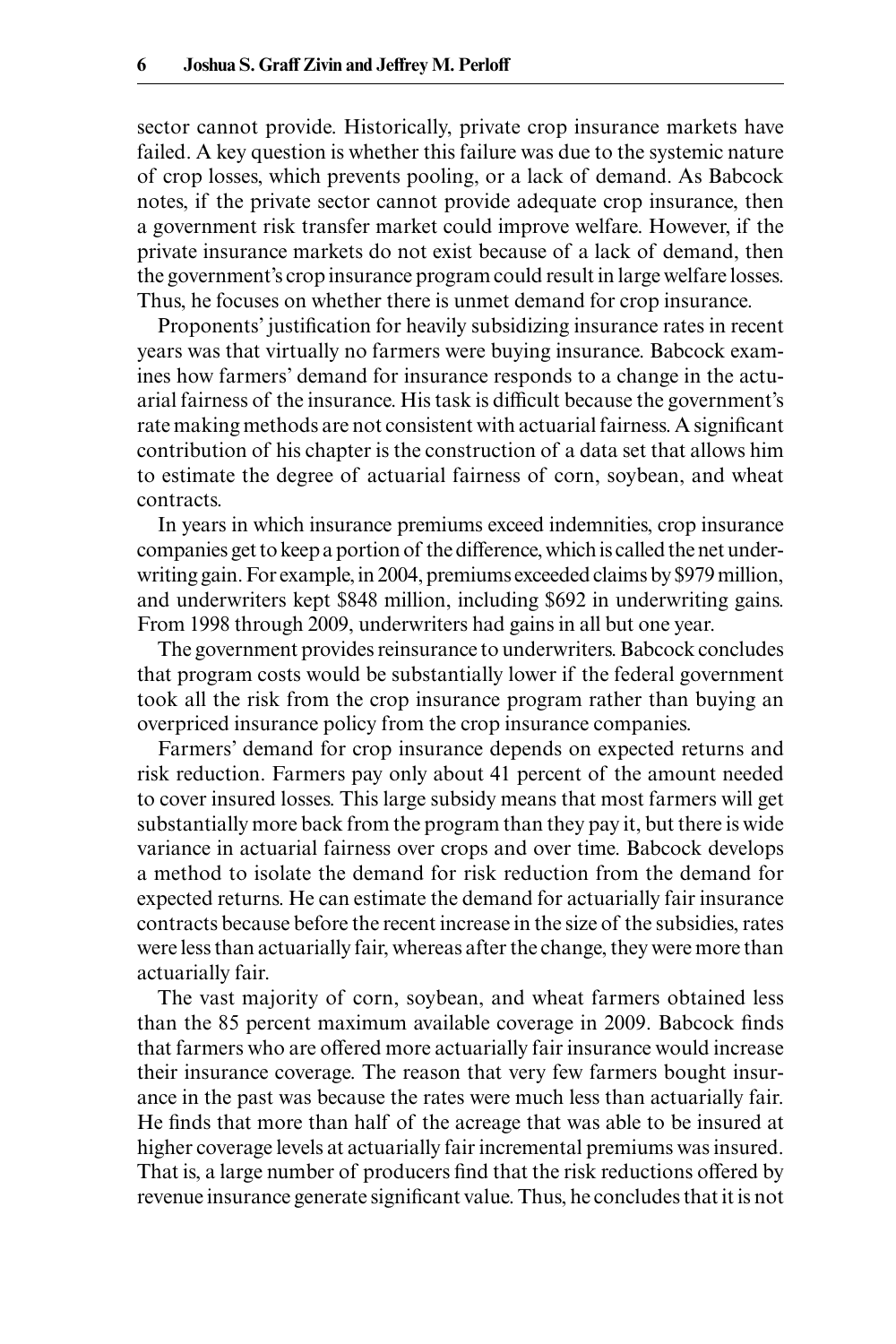necessary to heavily subsidize the rates to make them more than actuarially fair for many farmers to buy insurance.

Of course, a plausible explanation for the large premium subsidies is effective lobbying by interest groups. Consequently, he examines the interest groups who capture rents from the program to illuminate the political forces that have led to an expansion of these subsidies. This explanation is consistent with Becker's theory of legislation as a reflection of economic payoffs from the application of pressure by affected interest groups. The effectiveness of interest group lobbying is illustrated by the congressional ban on price competition between crop insurance agents striving for farmers' business. Babcock concludes that the chief beneficiaries of this lobbying activity are agents and farmers in the Great Plains.

The justification offered for providing such insurance is to help reduce risk of producers and thereby induce them to produce more to benefi t consumers. We know from Babcock's careful study of the actuarial fairness of this insurance that the government is subsidizing the insurance so that taxpayers' outlays exceed the gains to producers. Thus, if insurance is to raise overall welfare, there needs to be a substantial benefit to consumers. Ethan Ligon asks whether insurance against low yields on fruits and vegetables has a substantial effect on quantities and prices and, hence, whether producers and consumers benefit from the provision of government insurance.

Insurance policies for wheat date back to 1938, and policies for other program crops were introduced many years ago. However, coverage for specialty crops—particularly fruits and vegetables—is a relatively recent event. In 1981, 28 crop-county insurance contracts were offered for fruits and vegetables in California. That number rose to 500 in 1989, and large increases followed in 1990 and 1995 so that now about 2,300 crop-county contracts are available.

Farmers face greater risk for specialty crops, particularly fruits and vegetables, than for cereal crops because specialty crops have greater price variation than do storable commodities. However, although that greater risk might increase the demand for insurance relative to storable commodities, most fruits and vegetables in California are marketed using vertical intermediaries, partially to help manage risk, which lowers demand for insurance all else the same. In addition, specialty crops are grown in small geographical areas so that a single weather or other shock tends to have a larger effect on aggregate supply than for crops grown over larger areas. Bad weather could reduce supply and dramatically increase price, given inelastic demand curves, so that the amount of harm (if any) to an individual producer is unclear. Consequently, specialty farmers' demand for yield insurance might be low. These factors may explain why only a quarter of eligible California acreage was insured in 1988. More recently, expansion of crops covered, provision of quasi- mandatory insurance, and subsidies have increased usage of insurance.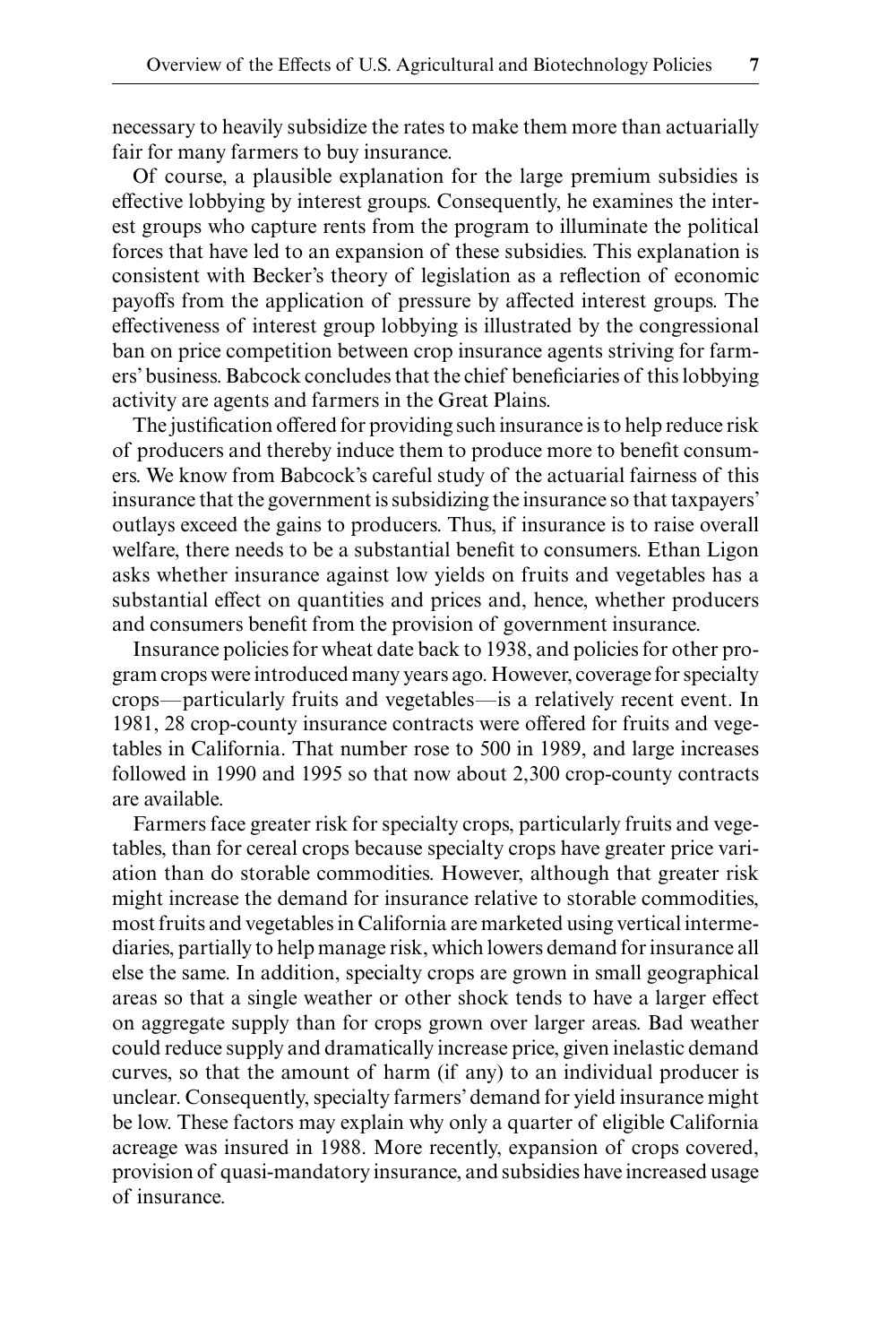Ligon is able to identify the effects of insurance because coverage for particular fruits and vegetables in particular counties was introduced slowly over time. Expansion of coverage results from a government agency's bureaucratic decision, which Ligon shows is unlikely to be based on maximizing farmers' profits.

Thus, Ligon exploits variation in the timing of the introduction of crop insurance policies across crops and counties to estimate the effects of crop insurance on output and price, using instruments to control for the timing of the introduction of insurance. He finds that the introduction of insurance for a given crop statistically significantly increases production by 164 percent for tree crops but does not have a statistically significant effect on nontree crops. This difference across crops may be a consequence of the much larger investment at risk in perennial crops than in annual crops. Moreover, although he clearly shows that insurance leads to greater production of tree crops, he notes that some of this expansion may reflect substitution away from other crops so that total production may not rise in proportion.

Ligon then estimates a corresponding average demand curve and finds that it is extremely flat. Thus, from Ligon's careful study, we can conclude that expansion of coverage of insurance to more specialty crops has very small effects on consumer welfare even given substantial output effects.

Jeffrey LaFrance, Rulon Pope, and Jesse Tack develop a new approach to analyzing the impact of the government's insurance programs and other policies on farmers' risk response using aggregate data. Farmers have to choose how many inputs to use before output prices are revealed. When analyzing supply responses, economists have to model the process by which farmers form expectations, which is a particularly difficult challenge with aggregate data. LaFrance, Pope, and Tack, in a tour de force, develop a comprehensive structural econometric model of variable input use; crop mix and acreage choices; investment and asset management decisions; and consumption, savings, and wealth accumulation in a stochastic dynamic programming model of farm- level decision making over time. LaFrance, Pope, and Tack develop necessary and sufficient condition on cost and technology to allow variable input demand equations to be specified as functions of input prices, quasi-fixed inputs, and total variable cost. They develop and estimate a flexible, exactly aggregable, and economically regular model of ex ante variable input demands.

They develop a new class of variable input demand systems in a multiproduct production setting. All of the models in this class can be estimated with observable data, are exactly aggregable, are consistent with economic theory for any von Neumann-Morgenstern expected utility function, and can be used to nest and test exact aggregation, economic regularity, functional form, and flexibility. Implications of monotonicity, concavity in prices, and convexity in outputs and quasi-fixed inputs are developed for a specific subset of this class of models.

LaFrance, Pope, and Tack use a coherent framework to estimate this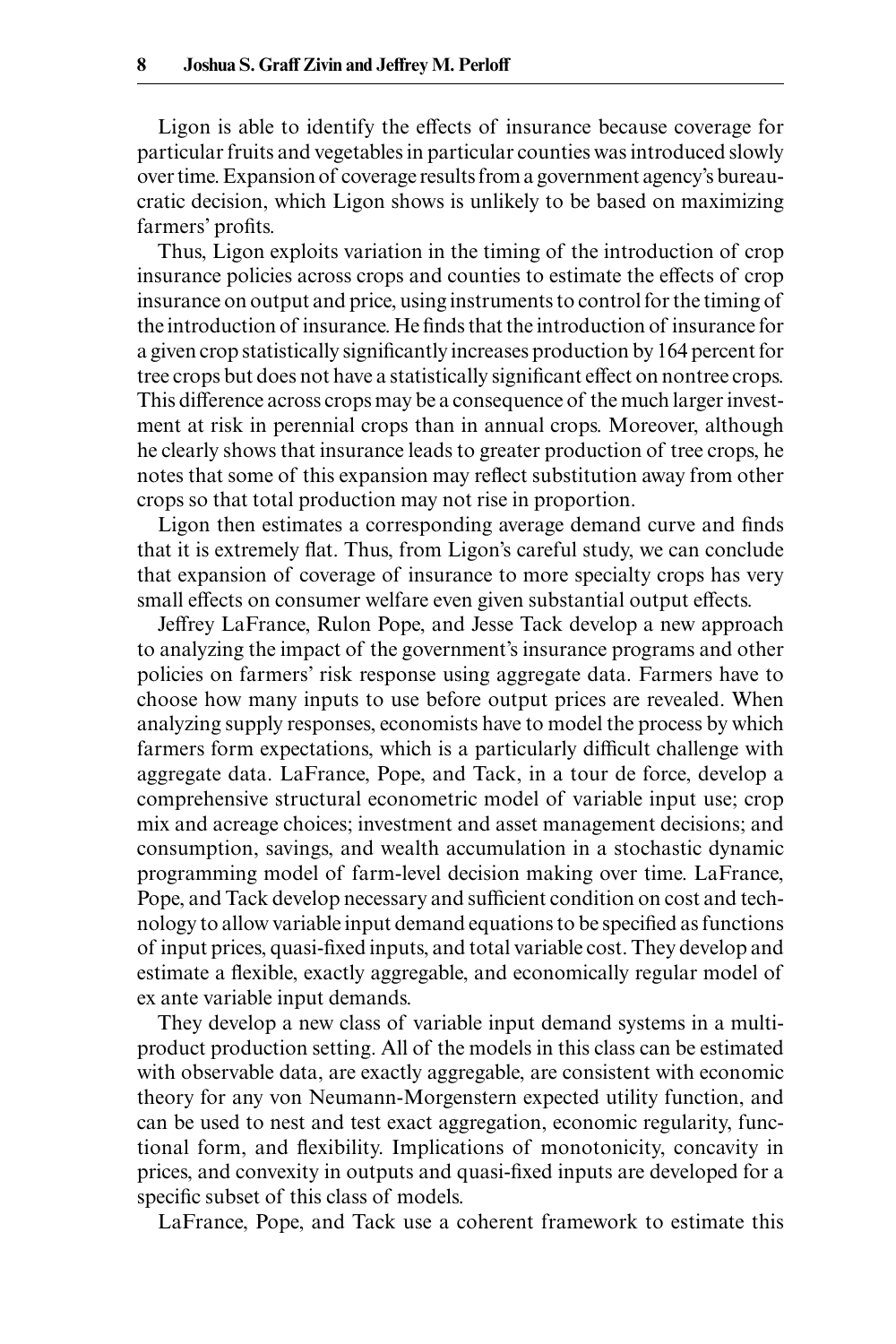model while dealing with the major questions that arise in estimating production functions: choice of functional form; degree of flexibility; conditions required for and regions of economic regularity; consistency with aggregation from micro- to macro- level data; and how best to handle simultaneous equations bias, errors in variables, and latent variables in a structural econometric model.

They use their new model to analyze acreage and supply decisions under risk for ten crops that represent roughly 95 percent of total farm revenue from crop production and nearly all crop acreage: soybeans, corn, cotton, hay, potatoes, rice, sugar beets, sugarcane, tobacco, and wheat. They estimate Euler equations for the excess return to investing in agriculture, personal consumption expenditures, and the rate of return to stocks as measured by the Standard & Poor's (S&P) 500 index. Because they are careful to include government payments in crop revenues, their estimated model can be used to examine how behavior changes in response to those payments. They take account of risk aversion in agricultural production and investment decisions.

Using the LaFrance, Pope, and Tack model, one can analyze the effects of any policy that alters the distribution of agricultural crop income on the choices that restore equilibrium. A major implication is that agricultural policy may affect other markets by changing nonagricultural investment and consumption. The estimated social value of public crop insurance is likely to be reduced as more margins for adjustment (arbitrage conditions) are included in the analysis. Unlike in traditional, static studies (that essentially estimate long-run effects), this model can be used to distinguish short-run and long- run effects. In particular, public subsidies that raise the return to insurance have larger long-run than short-run effects.

#### **Biofuels and Biotechnology**

While the processing of foodstuffs into fuel has been around for at least a century, interests in large- scale biofuel production in the United States dates back to the oil crises of the 1970s, which ultimately led to the creation of the National Renewable Energy Laboratory. Continued concerns about energy security as well as increasing awareness about climate change led to the promulgation of the Energy Policy Act of 1994, whose goal was to promote the production and use of renewable fuels. Nearly a decade later, the Energy Policy Act of 2005 was enacted, which created the first national renewable fuel standard (RFS). This RFS called for annual biofuel usage of 7.5 billion U.S. gallons by 2012 and established blending requirements for refiners and importers of gasoline.

Within the first year of the enactment of the Energy Policy Act of 2005, the United States surpassed Brazil as the largest producer of ethanol in the world, with nearly five billion gallons of mostly corn-based ethanol production in 2006. By the end of the following year, annual federal support for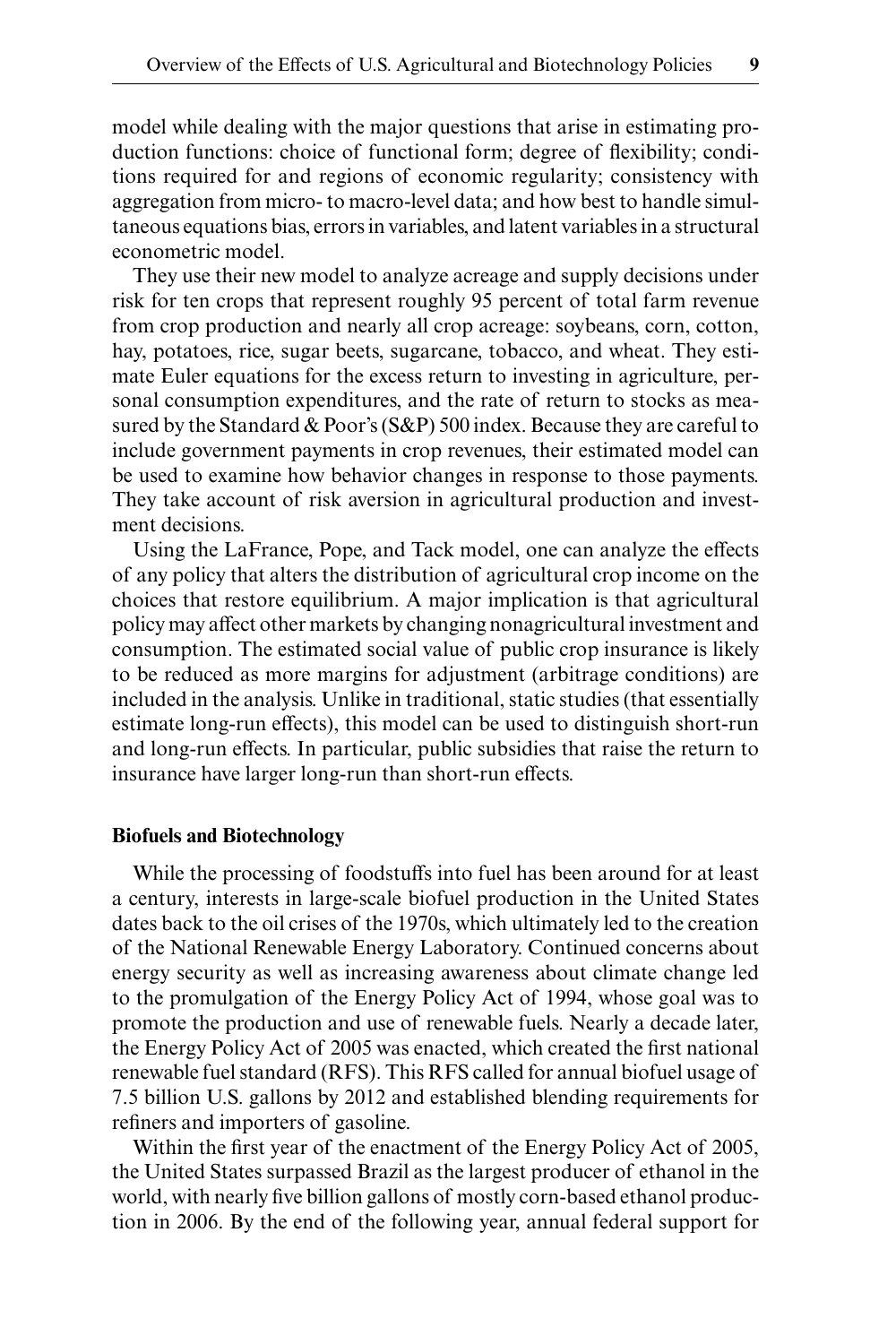the ethanol industry had topped  $$3.25$  billion.<sup>1</sup> In 2008, the production of U.S. corn ethanol had nearly doubled, consuming one- third of U.S. corn production and raising the price of corn.2 Concerns about the effects of these requirements on agricultural commodity prices led to a revision of the National Renewable Fuel Standard in 2009. The new requirements establish volumetric standards for cellulosic and advanced biofuels that would use nonedible feedstocks in the production process.

Although a growth industry has sprung up of academics studying these issues, most of these studies take place in isolation, typically focusing on one particular aspect of the problem rather than the linkages between them. The remaining three chapters in this volume examine the complex relationship between biotechnology policy and agriculture. Two chapters look at the link between policies that encourage biofuel production and food prices. Some commentators have speculated that biofuel demand contributed significantly to the worldwide food price crisis in 2008. A third chapter investigates whether genetic engineering can help keep food prices low in the face of the increased demand due, in part, to higher levels of biofuels production.

The immediate future of the U.S. ethanol market will be shaped by two policies. The U.S. RFS described in the preceding and the U.S. Environmental Protection Agency's ethanol "blend wall," which dictates the maximum amount of ethanol that can be mixed with petroleum in gasoline used by conventional automobiles. The blend wall was set at 10 percent. It has subsequently (October 2010) been raised to 15 percent, but only for recent model automobiles. Future increases are likely as long as the blend wall prevents ethanol from reaching the RFS level. Hertel and Beckman develop a theoretical framework to analyze the linkages between energy and agricultural markets under these policies. When neither policy is binding, consumers are able to respond to all realizations of oil prices by changing their biofuel mix. Thus, the transmission of energy price volatility to commodity price volatility is high and corn price volatility is low in response to traditional supply- side shocks. When either policy binds, the biofuel portion of demand for corn becomes more inelastic (on average). In this case, the agricultural commodity price impacts from energy price volatility are smaller, but the impacts from corn supply volatility are magnified.

The authors use an applied general equilibrium analysis to assess the magnitude of these effects. They begin by validating their empirical model against historical data and then use it to project the impacts in 2015 when the RFS takes effect. They find that when no policies bind, energy price volatility accounts for 0.53 of the total variation in corn prices. When the RFS is just binding, the share of energy price volatility is cut in half; when

<sup>1. &</sup>quot;Federal Financial Interventions and Subsidies in Energy Markets in 2007," Energy Information Administration, http://www.eia.doe.gov/oiaf/servicerpt/subsidy2/pdf/execsum.pdf.

<sup>2.</sup> See http://www.nass.usda.gov/.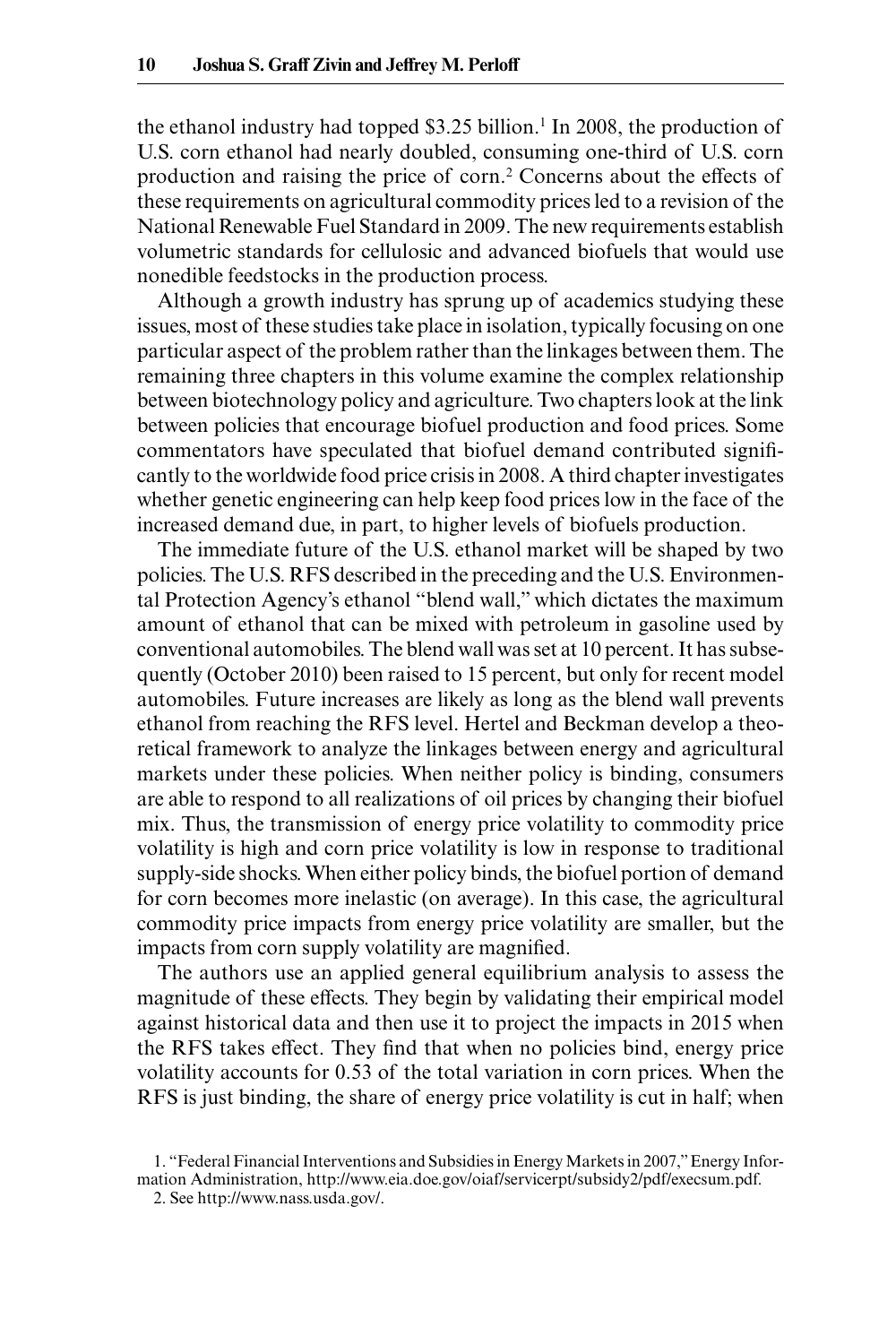the blend wall is binding, it accounts for an even smaller share of total corn price variation. Where both policies are on the verge of binding—as will be the case if the blend wall is raised until it reaches fifteen billion gallons in total—the relationship between energy and corn price volatility is almost entirely eliminated. In contrast, the impact of corn supply shocks on prices is 57 percent larger than under the nonbinding case, boosting world price volatility by 25 percent. These numbers are large and suggest that, at least for biofuel feedstocks, energy policy may become a more important source of agricultural price uncertainty than traditional agricultural policies.

Concerns about energy security and the environment have led to a range of policies to promote the production of biofuels. The impact of this production on food prices and land use has led to additional interventions designed to shift policy incentives toward advanced biofuels made from non food- based feedstocks. Xiaoguang Chen, Haixiao Huang, Madhu Khanna, and Hayri Önal (CHKO) develop a dynamic, multimarket equilibrium model that analyzes the markets for fuel, food, and livestock. After validating the model with historical data, CHKO use the estimated model to simulate the impacts of two U.S. policies: the biofuel mandates under the U.S. RFS and these mandates accompanied by targeted subsidies designed to make advanced biofuels more competitive with gasoline for fuel blending.

Simulations under the biofuel mandate alone suggest that 50 percent of the cumulative biofuel production from 2007 to 2022 under the RFS will be met through corn ethanol production. As a result, corn prices will be significantly higher and gasoline prices will be lower than they would be without the mandate. On net, this policy will result in a \$122 billion increase in the present value of social welfare compared to a no- biofuel policy scenario. Adding subsidies to the mandate reduces the share of corn ethanol to 10 percent of biofuel totals, leading to lower food prices (due to assumed technological improvements in corn production and reduced demand for corn for ethanol) as well as lower fuel prices. Despite these gains by consumers, the policy results in a net welfare loss of roughly \$79 billion as the cost to tax payers and agricultural producers are quite substantial. Thus, in order for the current configuration of biofuels policy to improve social welfare, the incremental environmental and energy security benefits resulting from these policies must exceed roughly \$200 billion over the 2007 to 2022 period.

Increased global demand for biofuels is placing increased pressure on agricultural systems at a time when traditional sources of yield improvements have been mostly exhausted, generating concerns about the future of food prices. Steven Sexton and David Zilberman estimate the impact of global adoption of genetically engineered (GE) seeds on food supply. The conceptual model illustrates two key points. First, because GE crops are typically designed to minimize crop damages, they will be most valuable in locations facing high pest pressure. Second, because GE crops increase damage abatement, they increase the value of the marginal product of other